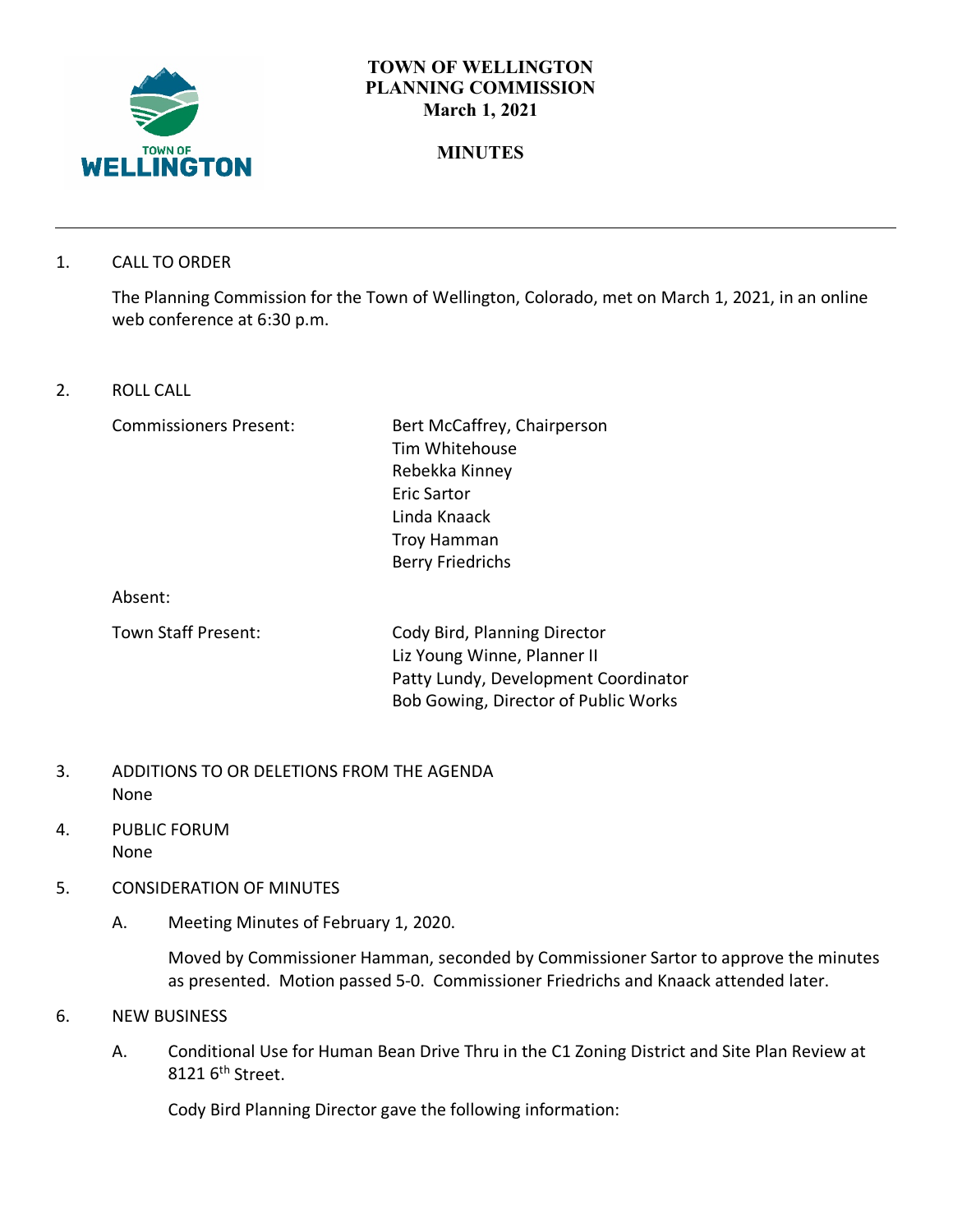- This site is located near the corner of Cleveland Avenue and Sixth Street just south of O'Reilly Auto Parts
- Conditional Use request is to allow a drive through which in the C-1 Community Commercial zoning requires a conditional use to proceed and concurrently with that the applicant requests is also seeking site plan approval for their site plans.
- Staff recommends keeping these two processes concurrently simply because approving one without the other does not really mean much to allow the project to go forward.
- Staff is fully supportive of the proposed conditional use and of the site plan. The applicant and their agents did a nice job putting together an attractive site plan.

Robb Casseday from Studio R.E.D. thanked everyone for their time and feels like they have a nice package.

Kendra Shirley the project architect said that they have addressed the following concerns from the last meeting:

- 3 1/2 foot fence on the West and South side
- Drainage change on site
- Spoke with the O'Reilly store manager about sharing the alley
	- o They were happy to talk and worked out sharing the alley
	- $\circ$  Added directional signs for the alley
	- $\circ$  There will be striping of the alley
	- o They will not cause stacking in the alley
- The South entrance is now exit only
- The right out only on to Sixth Street should not be blocked

Commissioner Knaack asked what are the consequences? Is this traffic plan enforceable? Bird said that it would be enforceable by law enforcement.

Commissioner Knaack and McCaffrey wanted to know about maximum vehicles in the lines and it would it block O'Reilly. Kendra had said that there are double lines and that 20 plus cars can be in the lines. They can usually do 10 cars in 10 minutes and that they have runners to help push vehicles to the different lines, so the O'Reilly Auto will not get blocked by cars coming in.

Commissioner Hamman wanted to know what would be done if the left turn to get on Sixth Street was getting backed up what would happen with them sharing with O'Reilly's. Kendra said that the runners are trained and that would be factored into their training.

Commissioner McCaffrey asked what the busiest times were, and Kendra said it is between 7am and 8am. Commissioner McCaffrey also asked if there was a busy time in the evening and Kendra said there was not as much.

Commissioner Knaack wanted to know if EMS has any concerns. Bird said that Everitt with the fire department did not have any concerns and they would address and issues from  $6<sup>th</sup>$  Street.

Commissioner Friedrichs wanted to know if there were any plans to widen the road. Bird said that there were not any current plans in the works. It might in the future, but it does not warrant it yet with the current traffic volume.

Chairman McCaffrey opened it up to hear public comment.

Melissa Whitehouse comment on the new items like the 3 ½ foot fence as well as the right out only. She thought these were excellent.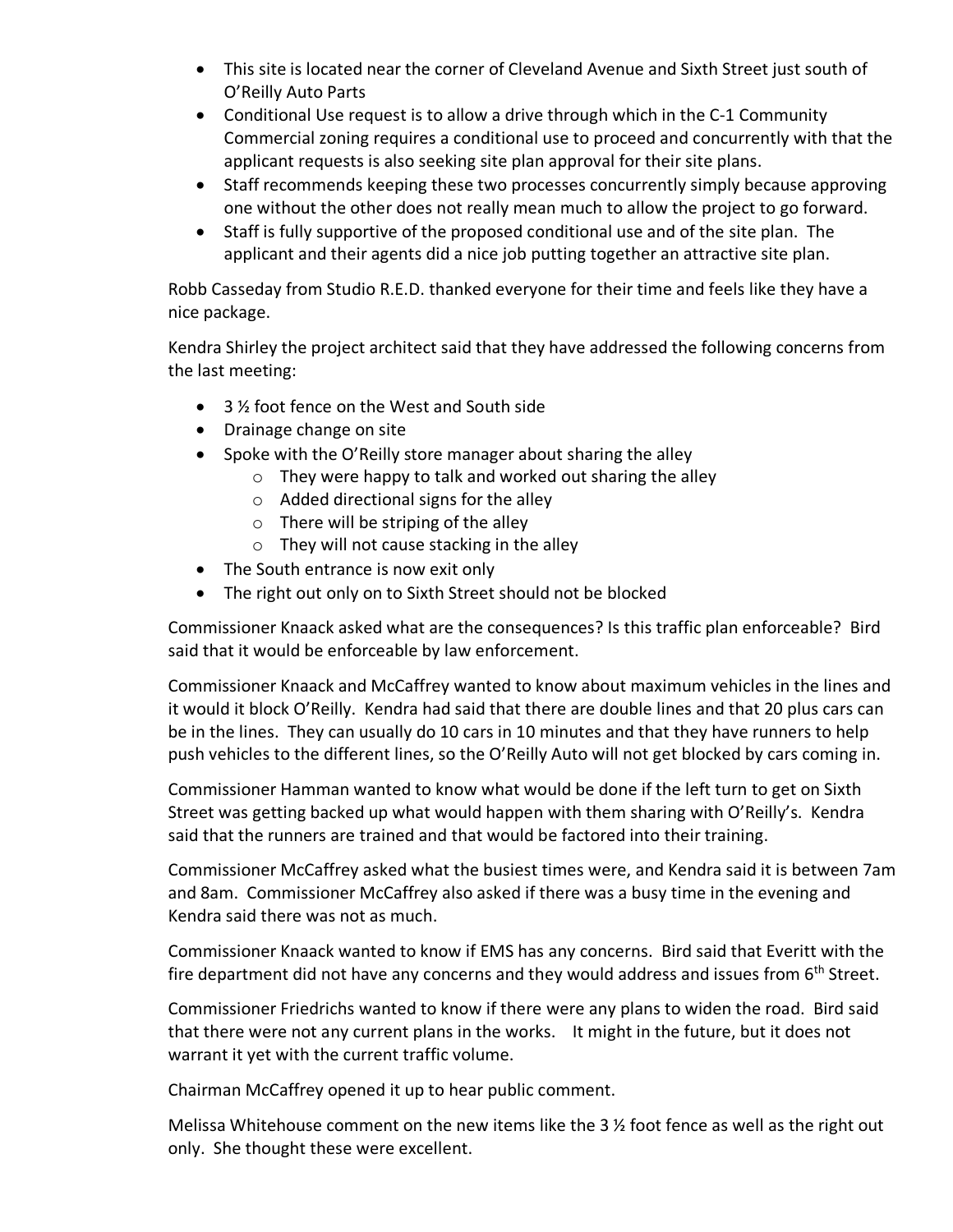Chairman McCaffrey seeing there were no more hands raised for public comment closed the meeting.

Commissioner McCaffrey asked how many cars at peak time. Kendra said there were about 78 in the morning and 29 in the evening.

Commissioner McCaffrey wanted to know if the engineers were feeling good about this plan. Bob Gowing, Director of Public Works said in terms of falling within the best practices of the engineering profession and in particular the traffic engineering profession this meets our standards in terms of level of service for all the impacted intersections in the study. McCaffrey wanted confirmation that based on the traffic study there should not be an issue and Gowing said that was correct.

Commissioner Kinney moved to approve the site plans for 8121 6<sup>th</sup> Street and forward a recommendation to the Board of Trustees to approve the conditional use for two drive thru windows and one walk up window within the C-1 Community Commercial zone district, subject to conditions of approval. Commissioner Knaack seconded. Motion passed 7-0.

#### B. Amended Site Plan Review – Lot 2, Block 1, Boxelder Commons

Bird mentioned as Liz was getting set up that this is a site plan review and are generally legislative matters by the Planning Commission, that it does not require a formal public hearing. This is procedural stuff with the Planning Commission to ensure that a new development meets all of the Commission standards and zoning code. No public hearing is required. The Commission typically reviews elements that are identified in the zoning code to see if the proposed involvement in fact meets those standards for site arrangement. Like the traffic, building architecture, landscaping etc.

Liz Young Winne, Planner II gave the following information on the amended site plan for Lot 2, Block 1 of Boxelder Commons:

- The applicant is Ed Voltolina with Dorsey QSR, LLC and their agent is Northern Engineering who manages and participates in a lot of projects in our area.
- The general location is South of Ridley's parking lot.
- It is zoned C-3 Highway Commercial, and the use is appropriate
- This was a previously approved site plan under FR Company in 2019 and at the time there were no tenants who were identified.
- It is commons to not know the tenants when coming for a site plan, but now it is Dollar General that has been identified as the only tenant.
- There are a couple of modifications to what was previously approved.
- Staff has no concerns about the amended site plan that was submitted.
- Using our typical review process their application meets the minimum requirements.
- Staff would like to encourage the applicant to consider relocating the ADA space to be closer to the entrance but also to avoid having the ADA parking on the North side of the building, which could create some concerns if there's ice in the winter.
- The photo metric plan in the packet has been addressed and the applicant will be resubmitting the information
- The architectural elements that were previously approved were for a multi-tenant space so the changes you see now are related to the fact that there will be just one tenant now so there will only be one entrance.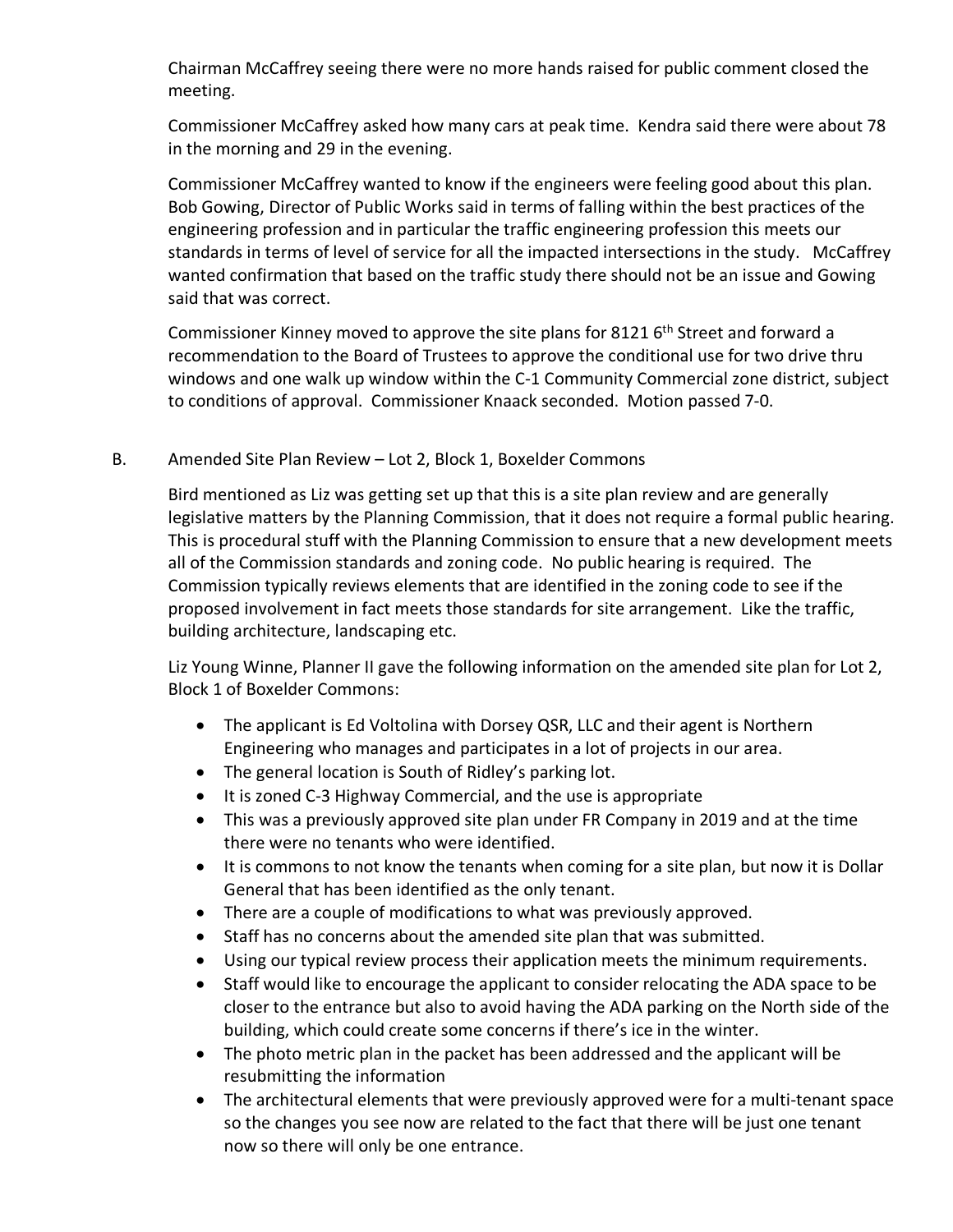- The application did try and meet some of the approved elements like the windows that are presented around the building, the awning, and the lighting that situated on the walls. They also went above and beyond to provide some variations and roof lines, wall heights and setbacks to create more visual interest for a typical Dollar General.
- As you can see in the packet, the materials are nearly the same. They will be changing the direction to horizontal wall panels instead of vertical. The roof material and some of the other materials include things like stone veneer and brick like accents.
- The roof top units will be screened from the public right of way, including I-25 which was previously discussed.
- There are some landscaping changes that are circled from what was approved before to what is proposed.
- The trash enclosure moved over tot eh North side of the building instead of in the island.
- Staff recommends approving the amended site plan pending any final engineering review and all comments have been addressed.

Ed Voltolina with Dorsey QSR, LLC thanked everyone for their time on this and said that they were using the same engineer and landscape architect that was on the approved site plan to help them with this project.

Shane Ritchie with Northern Engineering said that they were the civil engineer on the project and participated in the first application process a few years ago for this site. They have maintained the same level of consideration and detail that was approved previously and think that Dorsey has done a good job by keeping the same team together and making sure all those same considerations were held through to this approval.

Commissioner Knaack asked if Liz could explain a little more about the changes as the front of the building does look different than the original approved building. Liz mentioned that the original plan was for multiple tenants and now there is just one. This is the biggest reason it looks different. Dollar General has worked had to make sure that the building elements were there but it has to look a little different since there is only one front door now. They also kept the full windows and tried to do some of the architectural elements with the different setbacks and the roof lines, as well as the awnings and the lighting.

Commissioner Knaack also asked about the signage that she heard a little bit about it but thought there was more to discuss. Liz said that the previous approved site plan there was a monument sign that identified the entrance as well as there were some locations identified on the buildings that could be for signs. So, the applicant has indicated that they intend to return with a stie plan for the signs and I think in the planning package we requested that would be approved administratively. The sign is probably going to be more or less the same as this and staff would just make sure it meets the requirements.

Ed mentioned that Dollar General has approved developers and what typically happens is once the store is approved there is a contract with a sign company to apply for the sign permits. He also said that if the monument sign were required, he would just tell the sign company to do it.

Commissioner Sartor asked if the site was going to use non-potable water for the landscaping and Liz said that was true. This did come up in site plan review, and they have assured the Town that the plants that are represented were specifically chosen for their water conservation.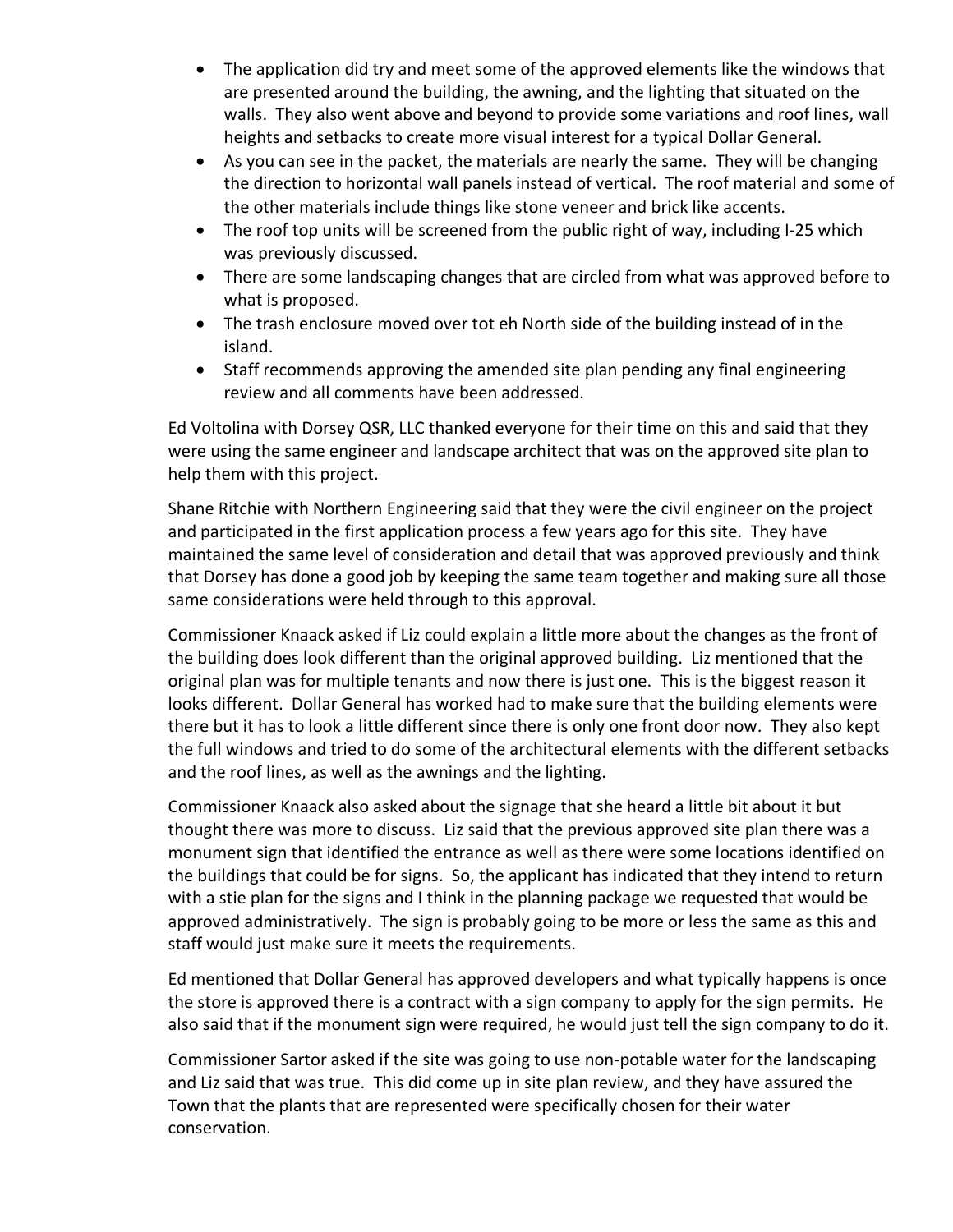Commissioner Friedrich wanted to know about the lighting on Fifth Street if there plans to address that. Bird mentioned that the over all site had already been started before and this wasn't address so it was hard to have some else do it now. Staff did ask if the new street light location will in fact provide some positive lighting impacts. There is some coordination taking place to see if the light achieving the desired effect.

Commissioner McCaffrey did ask if the public had any comments but there was no one who did.

Commissioner Whitehouse moved to approve the amended site plan for Lot 2, Block 1, Boxelder Commons, subject to engineering review and approval and subject to staff comments and town staff will work with the developer and try to resolve some of the lighting issues around the Fifth Street corridor. Commissioner Kinney seconded. Motion passed 7-0

## C. 2021 Planning Commission Meeting Schedule

Bird gave a brief description of what this item was about. Typically Planning Commission meetings are on the first Monday of each month. There are a couple of Monday holidays and historically we have always just met the following Monday when there is a conflict with the holiday. What we are trying to do is publish those meeting dates so that applicants' engineers or agents working for those applicants know that schedule in advance and can prepare their schedule around it.

In your agenda packet tonight you were given the 2021 calendar dates and the amended dates due to the holiday conflicts. We must provide a 30-day notice before the Planning Commission for a public hearing item, so those closing deadlines are reflecting the time that it takes to provide the required 30-day notice, as well as a couple of days for staff to evaluate the application to make sure that it is complete and actually prepare the notices to go out.

Commissioner Sartor moved to approve the 2021 Planning Commission schedule. Commissioner Whitehouse seconded. Motion passed 7-0.

#### 7. ANNOUNCEMENTS

### A. Director Report on Administrative Approvals

Bird reminded the commission that a few meetings ago staff had asked for some leeway to do administrative approvals for some of the common applications that are straightforward and agreed that it would be prudent to report back to the Planning Commission on what those approvals were so that the Commission was aware of what staff was doing administratively.

Since the last meeting it has been quiet on the administrative approvals. There were several that were encouraged to submit application that would come to the Commission for a formal review.

The Dollar General was one of those we did consider doing but because of the architecture impacts we felt it was appropriate that the Planning Commission have a chance to review that request. This was one of those decisions that went the other way instead of us doing an administrative approval.